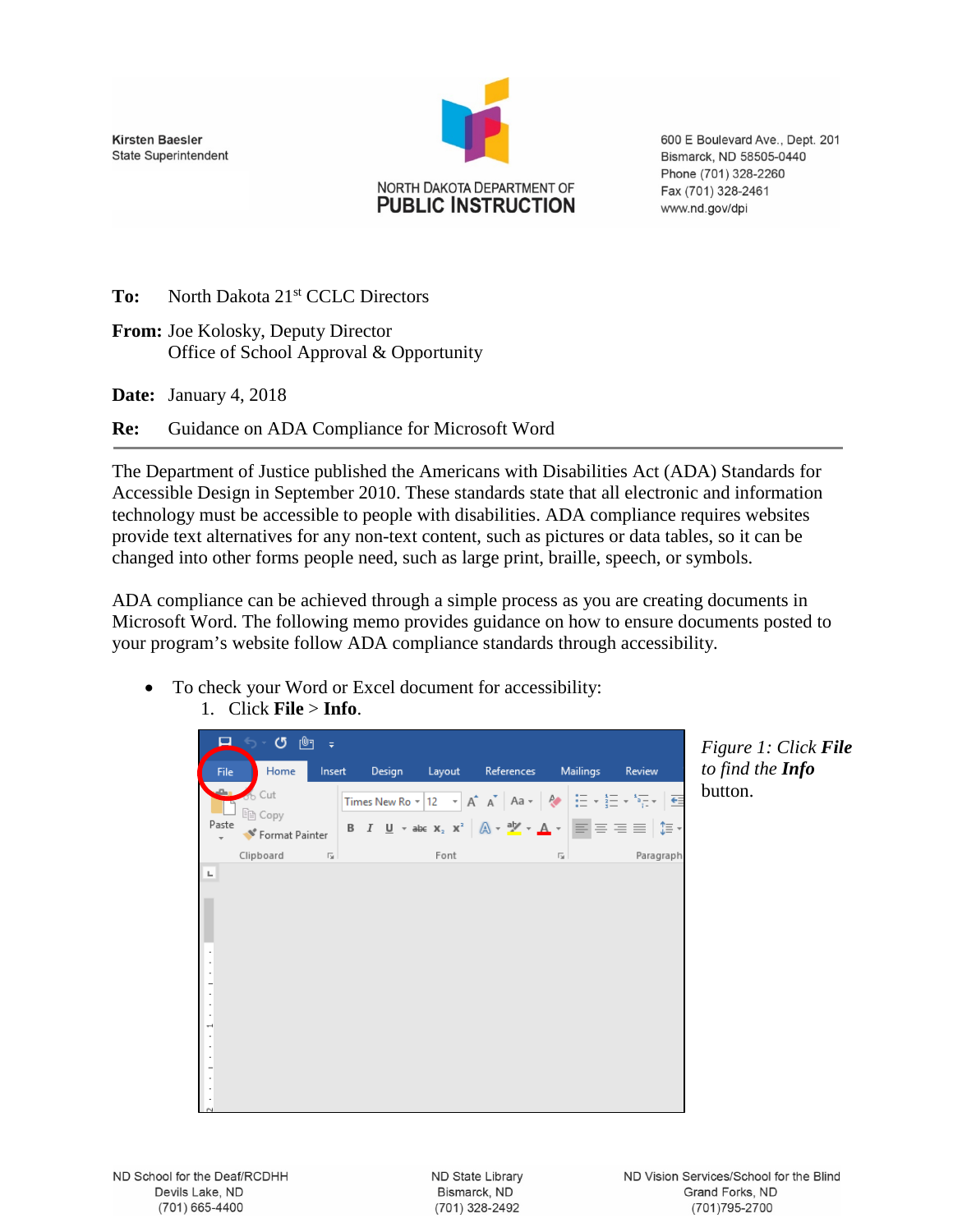North Dakota 21<sup>st</sup> CCLC Directors Page 2 January 4, 2018

- Select the **Check for Issues** button.
	- 1. In the **Check for Issues** drop-down menu, select **Check Accessibility**, as seen in *Figure 2.*



\*Note: If you are using Office 365, the accessibility checker is located in the **Review Tab** on the top ribbon.

2. The **Accessibility Checker Task Pane** appears next to your content and shows the inspection results, *Figure 3*.



*Figure 3: Accessibility Checker Inspection Results*

3. To see information on why and how to fix an issue, under **Inspection Results**, select an issue. Results appear under **Additional Information**, and you're directed to the inaccessible content in your file.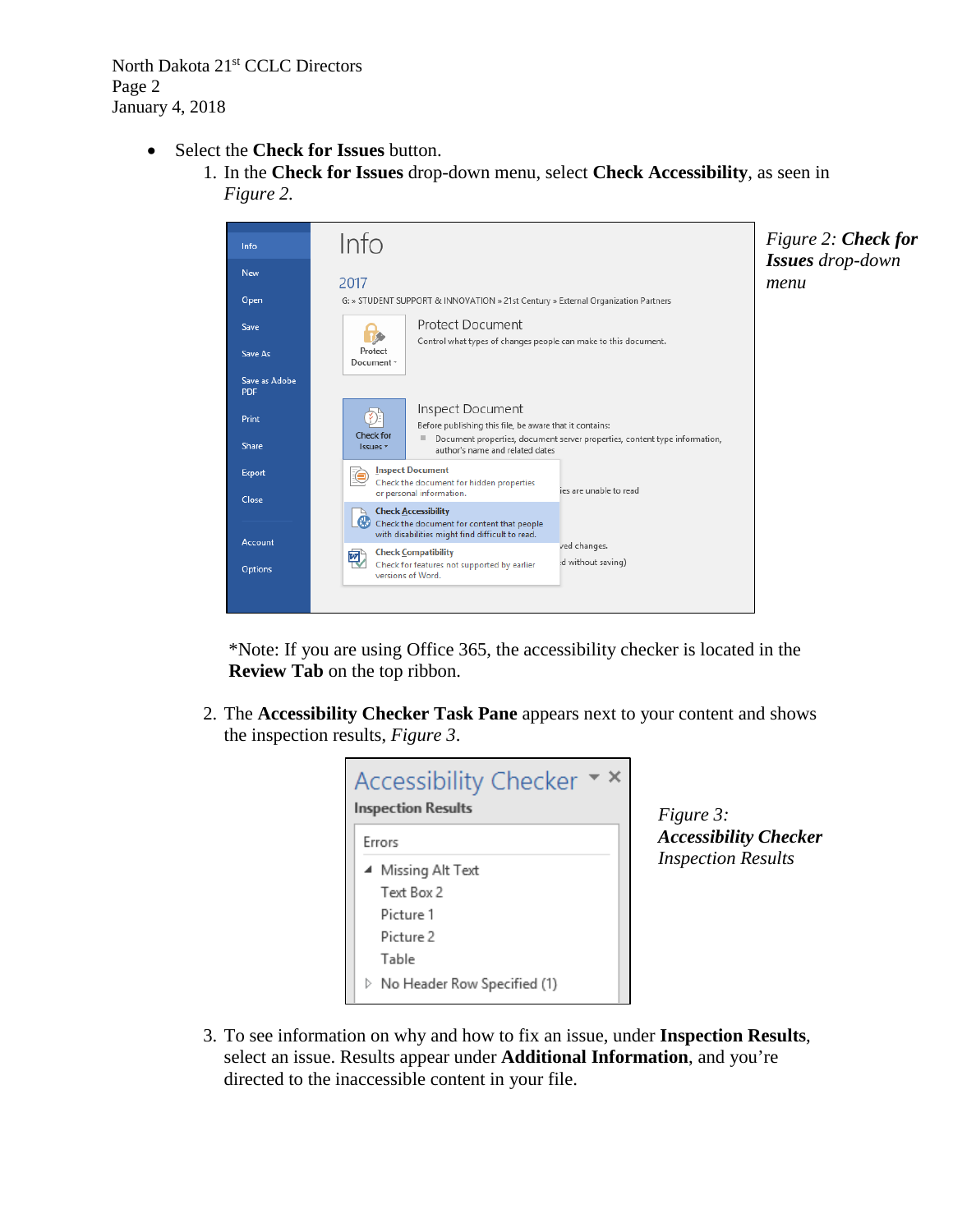North Dakota 21<sup>st</sup> CCLC Directors Page 3 January 4, 2018

- To add alternate text to pictures:
	- 1. Right-click the image.
	-



*Figure 4: Select Format Picture*

- 3. Click on the **Layout & Properties** icon (third option from the left under the **Format Picture** header).
- 4. Select **Alt Text**.
- 5. Type a title and description for the picture. Be as concise as possible.

| <b>Format Picture</b><br>$\triangleright$ Text Box | 4                               |
|----------------------------------------------------|---------------------------------|
| <b>Alt Text</b>                                    | <b>Layout &amp; Properties</b>  |
| Title $0$                                          | icon                            |
| 21st CCLC Logo                                     |                                 |
| <b>Description</b>                                 |                                 |
| Centers logo.                                      | 21st Century Community Learning |

*Figure 5: Alt Text section under Layout & Properties in Format Picture*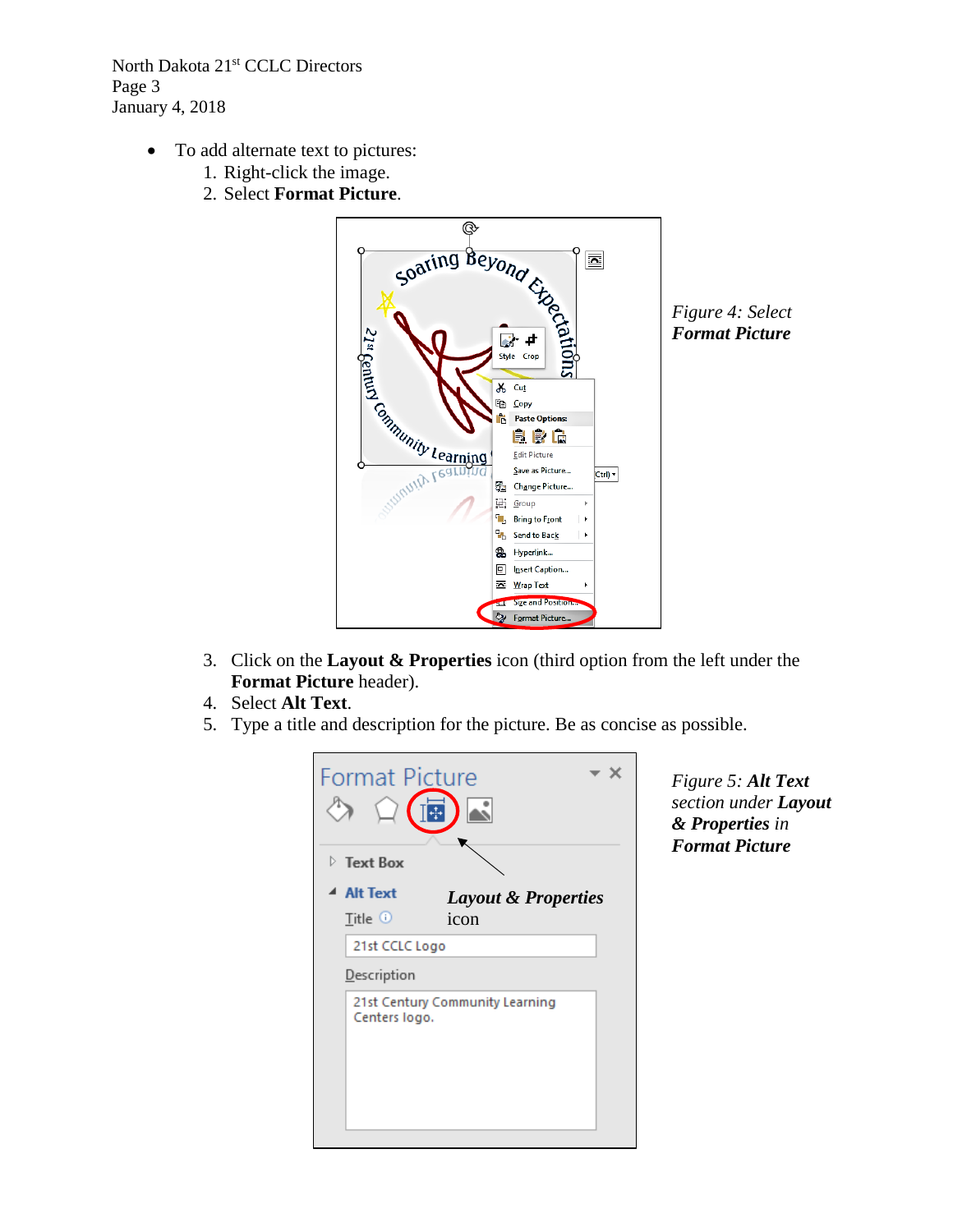North Dakota 21st CCLC Directors Page 4 January 4, 2018

- Adding alternate text to charts is exactly the same as the above process for pictures.
	- 1. Right click the chart.
	- 2. Select **Format Chart Area**.
	- 3. Make sure **Chart Options** is selected.

| <b>Format Chart Area</b><br>Chart Options V   Text Options |  |
|------------------------------------------------------------|--|
|                                                            |  |
| ▲ Alt Text                                                 |  |
| Title $\odot$                                              |  |
|                                                            |  |
| Description                                                |  |
|                                                            |  |
|                                                            |  |
|                                                            |  |
|                                                            |  |
|                                                            |  |
|                                                            |  |

*Figure 6: Alt Text section under Layout & Properties in Format Chart Area*

- 4. Click the **Layout & Properties** icon.
- 5. Select **Alt Text**.
- 6. Type a title and description for the chart.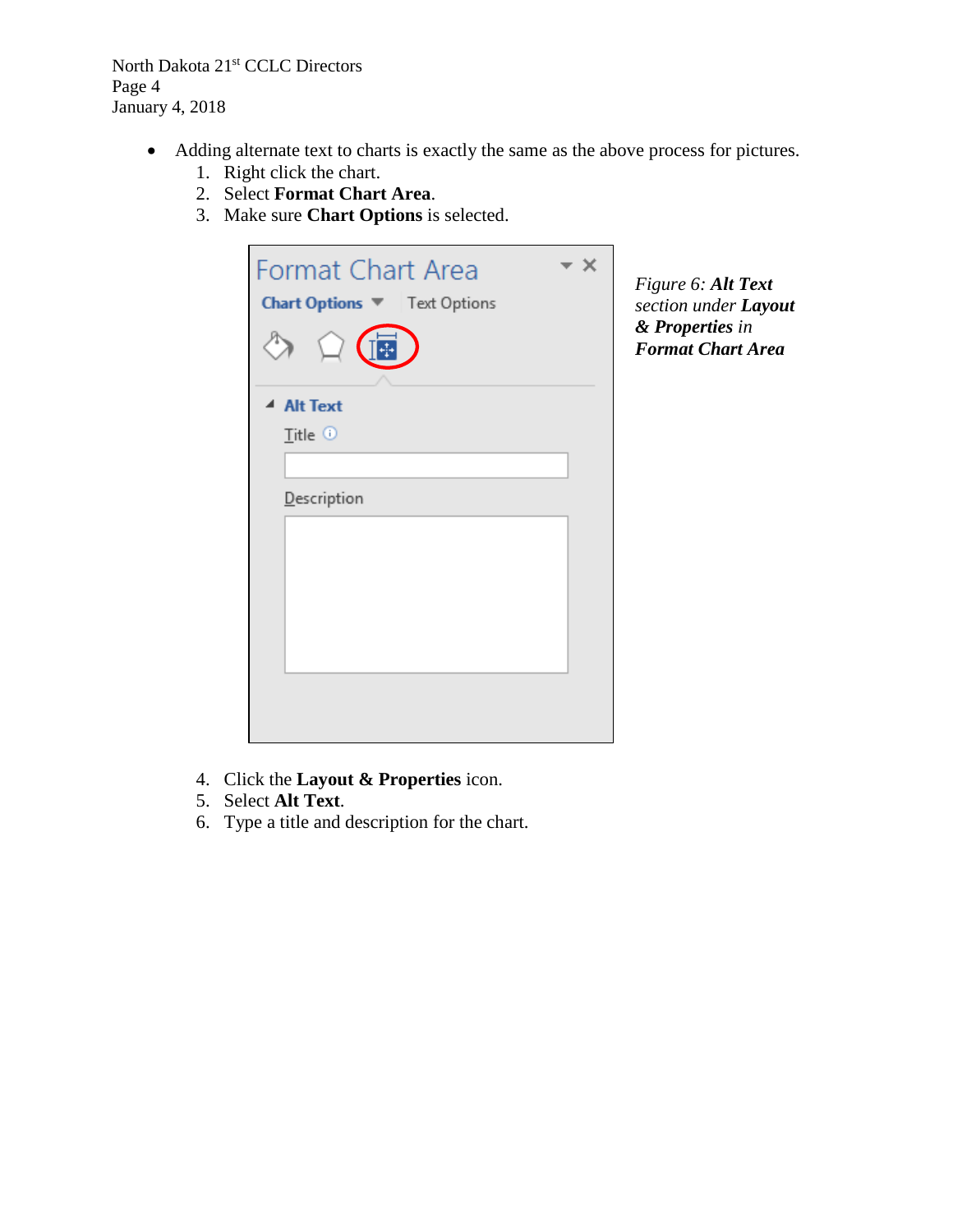North Dakota 21<sup>st</sup> CCLC Directors Page 5 January 4, 2018

- To add alternate text to tables:
	- 1. Right-click the table.
	- 2. Select **Table Properties**.



*Figure 7: Select Table Properties*

- 3. Select the **Alt Text** tab.
- 4. Type a title and description for the table, *Figure 8*.

|                         |     |                                                                                                                                                                                                                                                                                                                                                                                                                                                                                  | <b>Table Properties</b> |          |    |  |        |
|-------------------------|-----|----------------------------------------------------------------------------------------------------------------------------------------------------------------------------------------------------------------------------------------------------------------------------------------------------------------------------------------------------------------------------------------------------------------------------------------------------------------------------------|-------------------------|----------|----|--|--------|
| <b>Table</b>            | Row | Column                                                                                                                                                                                                                                                                                                                                                                                                                                                                           | Cell                    | Alt Text |    |  |        |
| Title                   |     |                                                                                                                                                                                                                                                                                                                                                                                                                                                                                  |                         |          |    |  |        |
|                         |     | 21st CCLC External Organization List                                                                                                                                                                                                                                                                                                                                                                                                                                             |                         |          |    |  |        |
| <b>Description</b>      |     |                                                                                                                                                                                                                                                                                                                                                                                                                                                                                  |                         |          |    |  |        |
| <b>Alternative Text</b> |     | external organizations in the state.<br>Titles and descriptions provide alternative, text-based representations of the<br>information contained in tables, diagrams, images, and other objects. This<br>information is useful for people with vision or cognitive impairments who<br>may not be able to see or understand the object.<br>A title can be read to a person with a disability and is used to determine<br>whether they wish to hear the description of the content. |                         |          |    |  |        |
|                         |     |                                                                                                                                                                                                                                                                                                                                                                                                                                                                                  |                         |          | OK |  | Cancel |

*Figure 8: Title and description are required for alternate text in Table Properties*